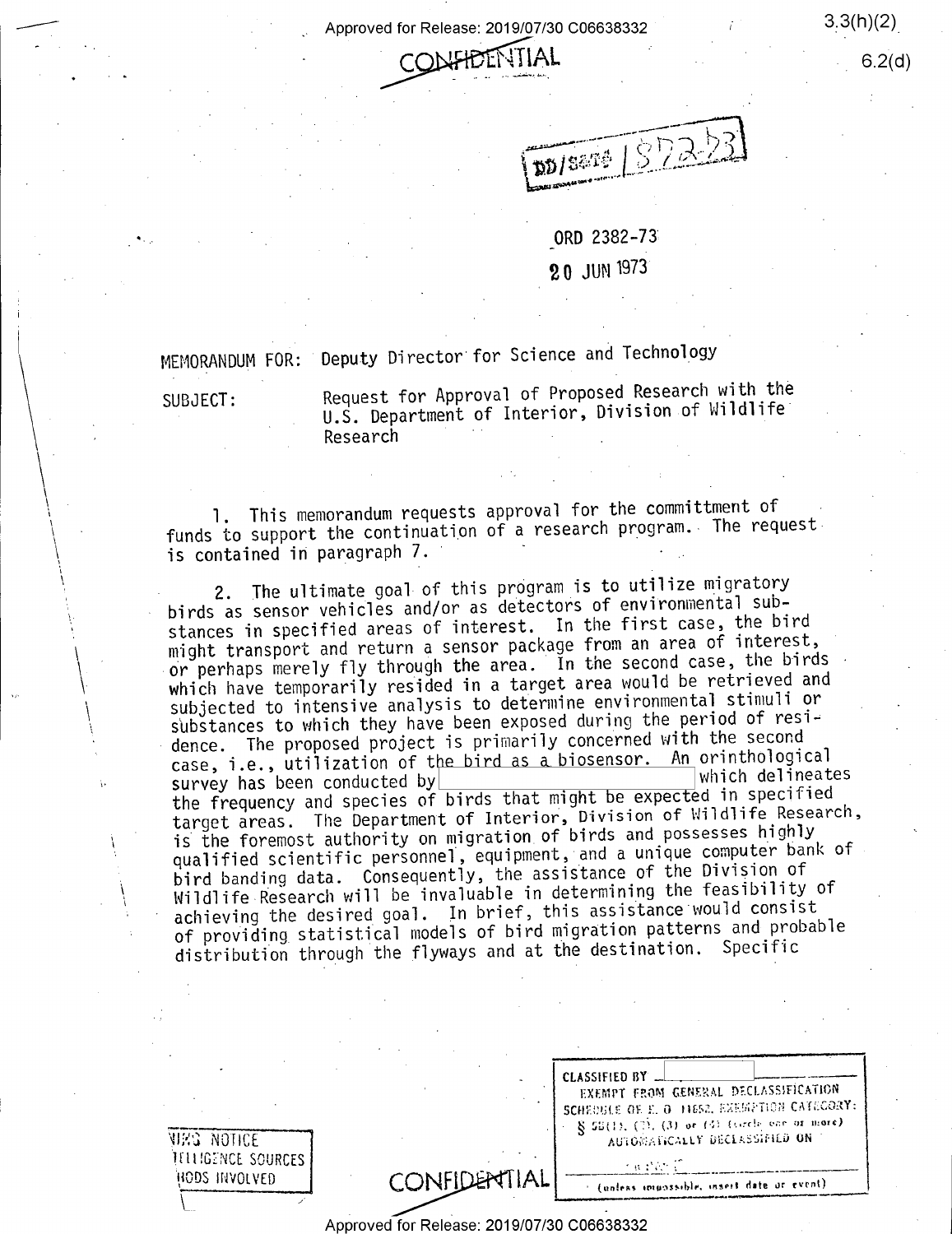\_. >Appr0ved for Release: 2019/07/30 C06638332



ORD 2382-73

target area destinations will be provided by the sponsor. 'Such data are required for cost effectiveness evaluation of the potential system as well as the establishment of experimental field trial design should this initial statistical analysis indicate potential application.

3. The essential goal of the proposed effort is to select several Western Hemisphere birds analogous to those known to reside in and migrate from selected target areas. 0n the basis of available Department of Interior banding data, a statistical model of bird distribution along flyways and at destination will be constructed. (See attached Work Statement.) Such data will allow cost effectiveness decisions to be made concerning the number of birds that would have to be retrieved for biochemical analysis to provide reliable target area information. The analytical study will provide means and standard deviations for geographical distribution and mortality of birds along the flight paths as well as probable distribution in the target area. The designated target for which western analogs will be selected is the Shikhany CW test site. Attachment I, Utilization of Migratory Birds as Biosensors, provides evidence as to the feasibility of the concept. That is, migratory birds will incorporate CW trace material from low level concentrations in the target. habitat and these signatures will be detectable by available biochemical techniques. Attachment II indicates probable bird populations in selected target areas.

4. The proposed research will extend over a six-month period at a cost of approximately \$25,000. In addition to the obviously required coordination with the Department of Interior, internal coordination has been established with Dr. Karl Weber (051); Mr. Donald Reiser (ORD), and Mr. David Boston (OTS).

5. It is anticipated that this will be a five-phase program from initial feasibility investigation to operational test and evaluation. Each successive phase will provide decision data for determination of program continuance. The first phase of the program was completed under<br>requirement and relicontract-tol , in which the frequency and reliability of migratory bird habitation in targets were determined. The proposed effort with the Department of ' Interior constitutes the second phase of the program. Follow-on efforts

' ' 2 -.

Approved for Release: 2019/07/30 C06638332